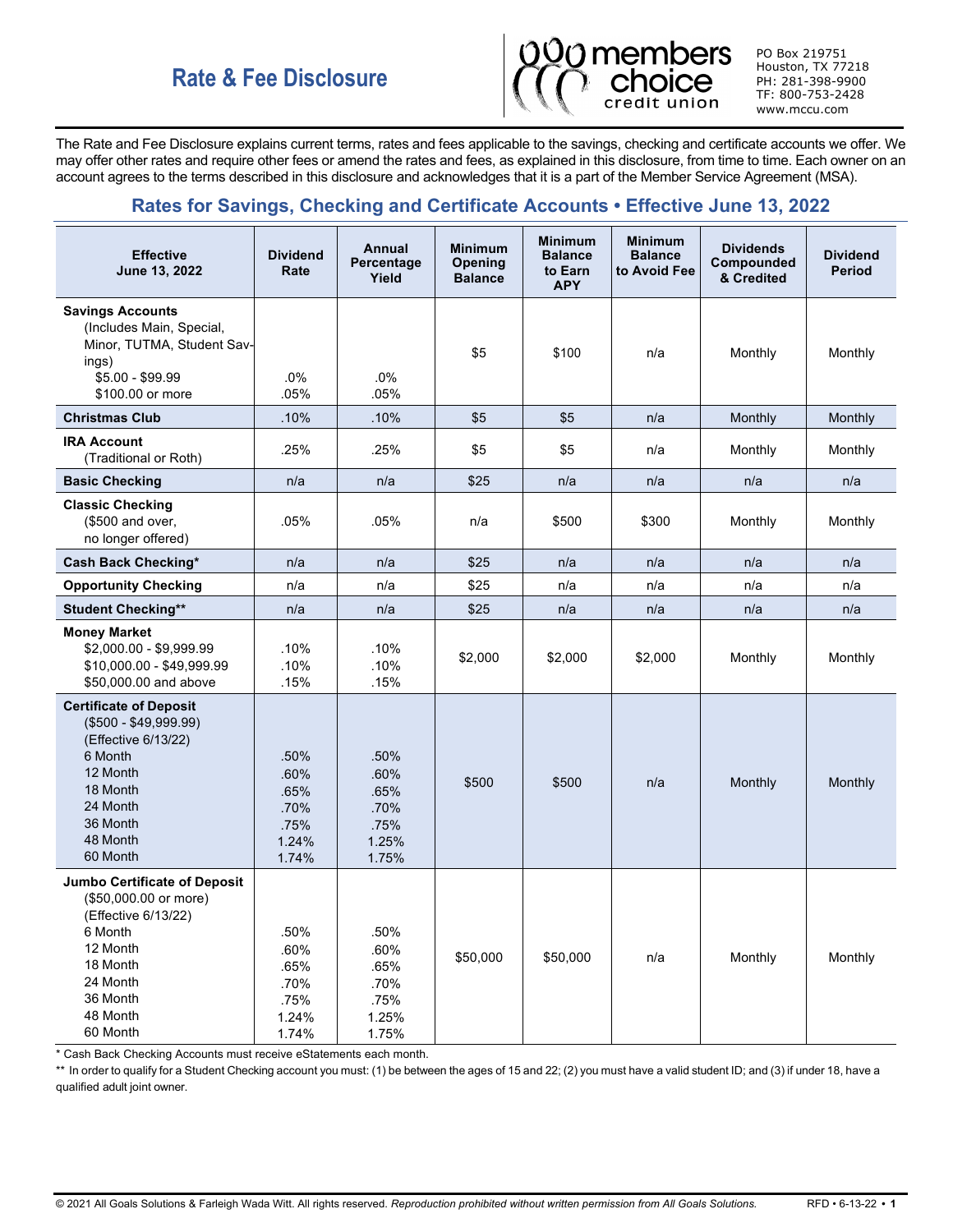## **Truth-in-Savings Disclosures**

As explained in the MSA, the "Rate & Fee Disclosure" applies to all the accounts we offer. Except as specifically described, the following terms apply to all of the accounts you have with us.

#### **1. Rate Information**

The Dividend Rate and Annual Percentage Yield on the accounts you have with us are set forth above. For all accounts except certificates, the Dividend Rate and Annual Percentage Yield may change monthly as determined by the Board of Directors. Savings and money market accounts are Tiered Rate Accounts. If the balance in the account falls within the range for a particular tier, the specified Dividend Rate for that tier will apply to the entire balance in the account. The Dividend Rates and Annual Percentage Yields are the prospective rates as of the effective date shown above. For Certificate Accounts, the Dividend Rate and Annual Percentage Yield are fixed and will be in effect for the term of the account. For Certificate accounts, the Annual Percentage Yield is based on an assumption that dividends will remain on deposit until maturity. A withdrawal of dividends will reduce earnings.

## **2. Nature of Dividends**

Dividends are paid from current income and available earnings after required transfers to reserves at the end of a dividend period. The Dividend Rate and Annual Percentage Yield identified above are the rates and yields for the last dividend period, as shown above.

#### **3. Compounding and Crediting**

Dividends will be compounded and credited as identified above. For dividend bearing accounts, the Dividend Period begins on the first calendar day of the period and ends on the last calendar day of the period.

#### **4. Accrual of Dividends**

Dividends will begin to accrue on noncash deposits (e.g., checks) on the business day you make the deposit to an account you have with us. If you terminate the account before accrued dividends are credited, accrued dividends will not be paid.

#### **5. Balance Information**

The minimum balance required to open each account and earn the stated Annual Percentage Yield is set forth above. If you do not maintain the minimum balance, you will not earn the stated Annual Percentage Yield. For all accounts, dividends are calculated by using the Daily Balance method, which applies a daily periodic rate to the balance in the account each day.

#### **6. Account Limitations**

For all accounts except checking accounts, no more than six preauthorized, automatic, or telephone transfers may be made from these accounts to another account with us or to a third party in any month. If you exceed these limitations, the account may be subject to a fee or be closed.

For a Christmas Club account, the entire balance will be paid to you by check or transferred to another account of with us on or after November 15 and the account will remain open. If the account is closed prior to November 15 an early closing fee will be assessed.

Student Checking accounts will be converted to a Cash Back Checking account when the owner turns 22 years of age. Opportunity Checking is not eligible for Choice Pay, mobile deposits, or for transfers between financial institutions via Online Banking.

Please note an Opportunity Checking account will be closed if overdrawn for 30 days or more. If you maintain the Opportunity Checking account in good standing for one year, you have the option to be converted to another checking account type and funds will be transferred to that account.

#### **7. Certificate Account Features a. Account Limitations**

After you start the account, you may not make additional deposits to a Certificate Account.

## **b. Maturity**

The Certificate Account you have with us will mature on the maturity date identified on your Account Receipt or Renewal Notice.

#### **c. Early Withdrawal Penalty**

We may impose a penalty if you withdraw any of the principal of the Certificate Account before the maturity date.

**1) Amount of Penalty.** The amount of the penalty is based on the account term. For account terms of 12 months or less, the penalty is 90 days' dividends on the account. For account terms of more than 12 months to 36 months, the penalty is 180 days' dividends on the account. For account terms of more than 36 months, the penal- ty is 365 days' dividends on the account.

**2) How the Penalty Works.** The penalty is calculated as a forfeiture of dividends that would be earned on the amount withdrawn. If the accrued dividends are insufficient to pay the penalty, it will be deducted from principal.

**3) Exceptions to Early Withdrawal Penalties.** At our option, we may pay the account before maturity without imposing an early withdrawal penalty under the following circumstances: when an account owner dies or is determined legally incompetent by a court or other body of competent jurisdiction. Where the account is an Individual Retirement Account (IRA) and any portion is paid within seven (7) days after establishment or where the account is an IRA and the owner attains age 59½ or becomes disabled and begins making periodic withdrawals.

#### **d. Renewal Policy**

Certificate Accounts are automatically renewable accounts. Automatically renewable accounts will renew for another term upon maturity. You have a grace period of ten (10) days after maturity in which to withdraw funds in the account without being charged an early withdrawal penalty.

#### **e. Nontransferable/Nonnegotiable**

The account(s) you have with us is/are nontransferable and nonnegotiable. This means that an account and the funds in the account may not be pledged to secure any obligation of an owner, except obligations with the Credit Union.

#### **8. Cash Back Account Features**

#### **a. Account Qualifications**

In order to receive the additional benefits as described herein for a particular monthly qualification cycle, you must receive monthly e-Statements for the account.

#### **b. ATM Fee Rebates**

For any Cash Back Checking account, if you have met your qualifications during the monthly qualification cycle, we will reimburse you for ATM fees imposed during the monthly qualification cycle by our institution and other U.S. financial institutions. The maximum ATM fee rebate is \$25 for one qualification cycle. ATM fee rebates will be transferred to the checking account. If you believe that you have not been reimbursed the correct amount, please contact us. We must hear from you no later than 30 days after the statement cycle when the reimbursement was applicable.

#### **c. Cash Back Checking.**

If the account qualifications are met for a monthly qualification cycle for the Cash Back Checking account, you will be refunded .10% of the amount of debit card purchases posted to the account during that cycle. There is no limitation to the amount of cash back you receive in any Monthly Qualification Cycle.

**"This credit union is federally insured by the National Credit Union Administration."**